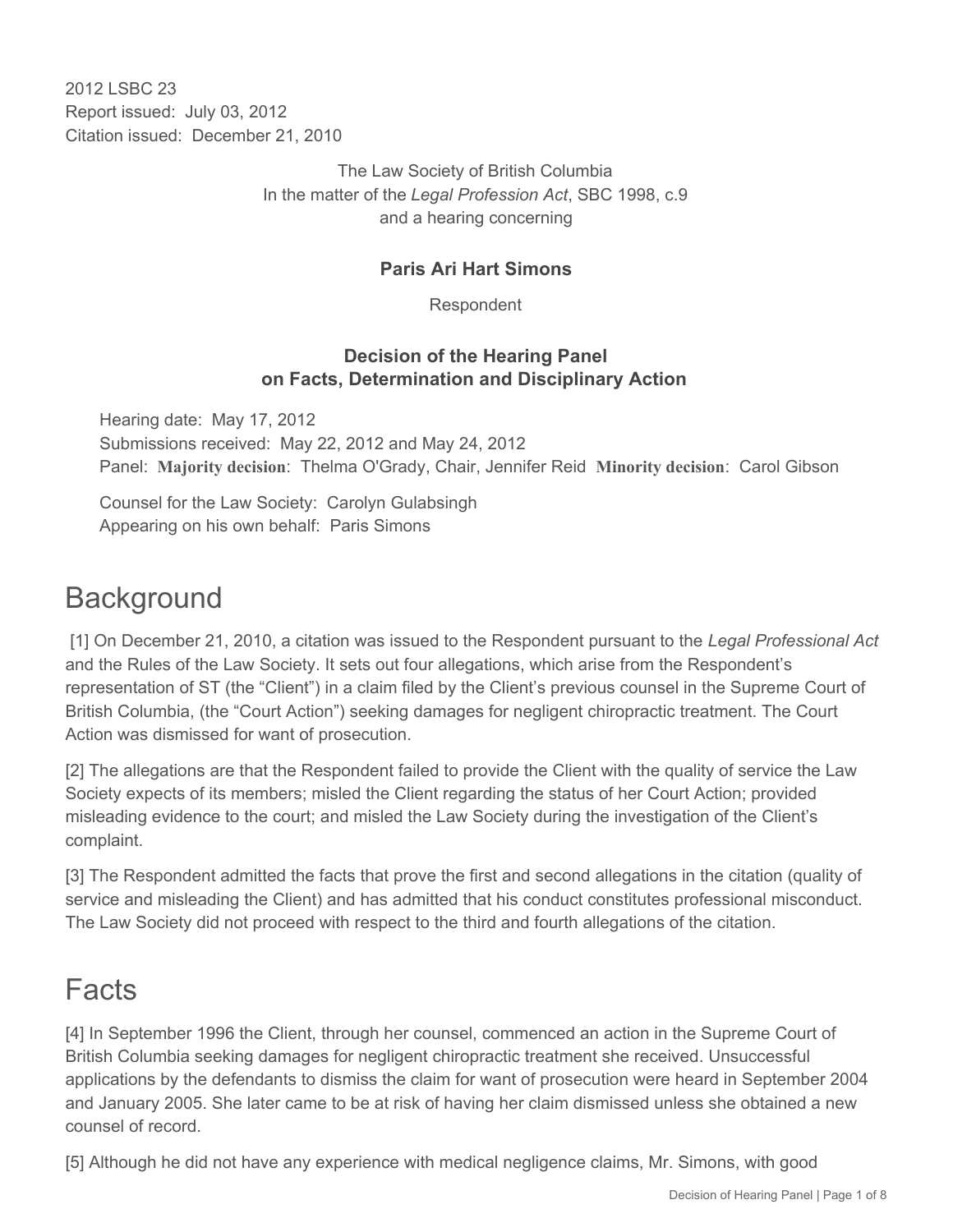intentions of helping the Client out, became her counsel of record in the action in January 2006. Mr. Simons agreed to take on the Client's matter on a contingency fee arrangement, but the Client did not sign the contingency fee agreement Mr. Simons presented to her. The Client was not in any position to pay for expert reports or other disbursements, and at no time gave any retainer to Mr. Simons.

[6] During the time Mr. Simons remained the Client's counsel of record, the majority of their communication with each other was conducted via email. Mr. Simons and the Client also communicated by telephone, and on a few occasions, met in person.

[7] Before Mr. Simons was retained, the Client's matter had been scheduled for mediation in February 2006, and for trial in March 2006. Counsel for the defendants agreed to postpone the mediation and adjourn the trial after Mr. Simons became counsel of record for the Client.

[8] Mr. Simons did not file a Notice of Intention to Proceed in the Client's action after he became counsel of record, or at any time while he remained counsel of record for the Client. He did not take steps in the Client's litigation between January 2006 and May 2009, other than to familiarize himself with the file and attempted to assemble various expert reports he anticipated needing to prove the Client's claim.

[9] Between January 2006 and May 2009, Mr. Simons and the Client communicated via email about retaining experts and gathering evidence and documents to prove the Client's claim. At times, they also discussed the progress of, and problems with, the action that pre-dated Mr. Simons' representation of the Client.

[10] By February 2007, the Client began expressing to Mr. Simons her frustration with communicating with him and the delays in the progression of the advancement of her claim. The Client expressed her sentiments to Mr. Simons in an email dated February 12, 2007, and Mr. Simons replied by email on February 14, 2007.

[11] On March 26, 2007, the Client sent an email to Mr. Simons indicating that she was frustrated at his lack of reply to her email messages. Mr. Simons emailed the Client on March 27, 2007 to explain he had been ill, and was behind in his work. Mr. Simons told the Client he would speak with her after he completed and sent her the document he was working on, as discussed during their last conversation, which he anticipated finishing and emailing to her the next day.

[12] On March 28, 2007 Mr. Simons emailed the Client and advised that the document he had been working on was taking longer than he expected and that he would try to get it to her by email the next morning.

[13] On April 13, 2007, the Client told Mr. Simons via email that she still had not received the previously discussed document. Mr. Simons replied on April 13, 2007, and confirmed he had attempted to return her call. He then emailed the Client a second time on April 13, 2007 and attached a "chart of medical information" he had prepared.

[14] Between August 26, 2008 and September 2, 2008, Mr. Simons and the Client exchanged emails. On August 27, 2008, the Client sent an email to Mr. Simons asking him to provide her with a list of priorities and contacts to follow-up on to move the matter along. Mr. Simons told the Client via email that he would send her a longer email later that day, but he did not do so. The Client repeated her request to Mr. Simons via email on September 2, 2008.

[15] On September 29, 2008 Mr. Simons and the Client exchanged emails, and the Client asked Mr. Simons:

Please send the long discussed outline of how you plan to move forward in this case, with the estimated summary and timeline of events. As discussed, we are now going on 3 years of your kind representation. Please outline positive actions taken on my behalf and how you plan to move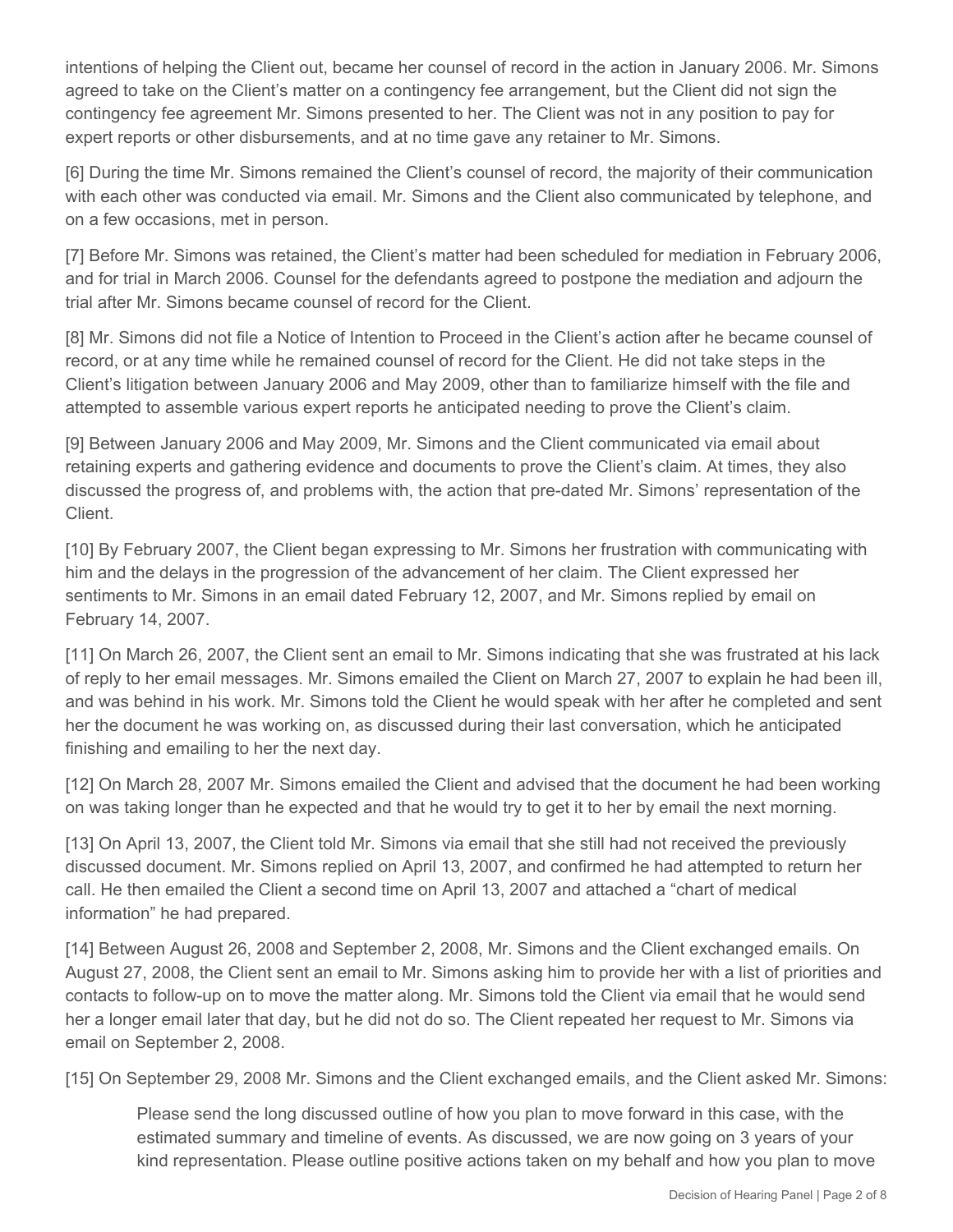ahead by the agreed Dec. 15th, 2008 date without further delays, towards our common interests. As discussed, there is now additional med info as well. Please contact me asap.

[16] Mr. Simons replied that he would call the Client the next day and would email her again with more material before the phone call. Mr. Simons did not email the Client with the material as indicated he would.

[17] The Client repeated the request for an update on the progress of the matter in emails she sent to Mr. Simons on December 19 and 23, 2008. Mr. Simons did not provide a substantive response to the Client's emails and did not provide the list of priorities requested by the Client. Mr. Simons emailed the Client on December 23, 2008 to make arrangements for a meeting.

[18] On February 28, 2009 the Client sent an email to Mr. Simons in which she referenced a meeting between them on February 26, 2009. The email also referred to "an agreed timeline" that would establish a "court date" within six months and continuing the discoveries of the defendants in the first half of June 2009.

[19] On May 14, 2009, the Client and Mr. Simons exchanged emails again. The Client initiated the exchange by asking Mr. Simons to confirm dates discussed for discoveries and trial and asked him, "Please notify me asap on all matters in order to plan and prepare accordingly. thanks."

[20] On May 15, 2009 the Client emailed Mr. Simons and advised that she still had not heard from him and that he could call her. Mr. Simons replied and advised he did not have definite dates for the discoveries and that he had been checking with trial scheduling at Vancouver to schedule the trial, but the first available opening was in August, 2010.

[21] To make matters worse, Mr. Simons did not even contact counsel for the defendants about the Client's matter until 2009. On June 2, 2009, counsel for the defendants sent Mr. Simons a letter advising the defendants would apply to dismiss the Client's claim for want of prosecution. Mr. Simons did not provide a copy of this correspondence to the Client.

[22] Between June 17 and 19, 2009, Mr. Simons and the Client exchanged several emails. Mr. Simons advised the Client, "I am not yet finished preparing the documents." The Client asked Mr. Simons to provide a draft of the documents he was working on. Mr. Simons did not provide any draft to the Client, as he had not even started drafting any documents, despite his representations to the Client to the contrary.

[23] On June 24, 2009 the Client and Mr. Simons emailed each other. Among other things, the Client asked Mr. Simons in her last email that day to "pls confirm about any and all updates." Mr. Simons did not reply.

[24] On July 17, 2009 Mr. Simons and the Client exchanged emails. Mr. Simons still made no reference to receiving the letter from counsel for the defendants or the defendants' stated intention to apply to dismiss the case for want of prosecution. The Client wrote, "I am unclear if you have contacted opposing party and if they have submitted anything, or any other time constraints? You were going to send me a draft of the application weeks ago?"

[25] On July 24 and 26, 2009 Mr. Simons and the Client emailed each other, and the Client stated, "still waiting to hear from you as agreed. need to know all updates, status of application, risks associated with these delays ... ." Mr. Simons' email in reply still made no reference to receipt of the letter from counsel for the defendants or the defendants' stated intention to apply to dismiss the case for want of prosecution.

[26] Mr. Simons did not communicate with the Client between July 26, 2009 and September 24, 2009, despite the Client's emails to him dated August 17, 2009 and September 1, 2009 asking Mr. Simons to communicate with her.

[27] On September 1, 2009, the Client emailed Mr. Simons and copied the email to Law Society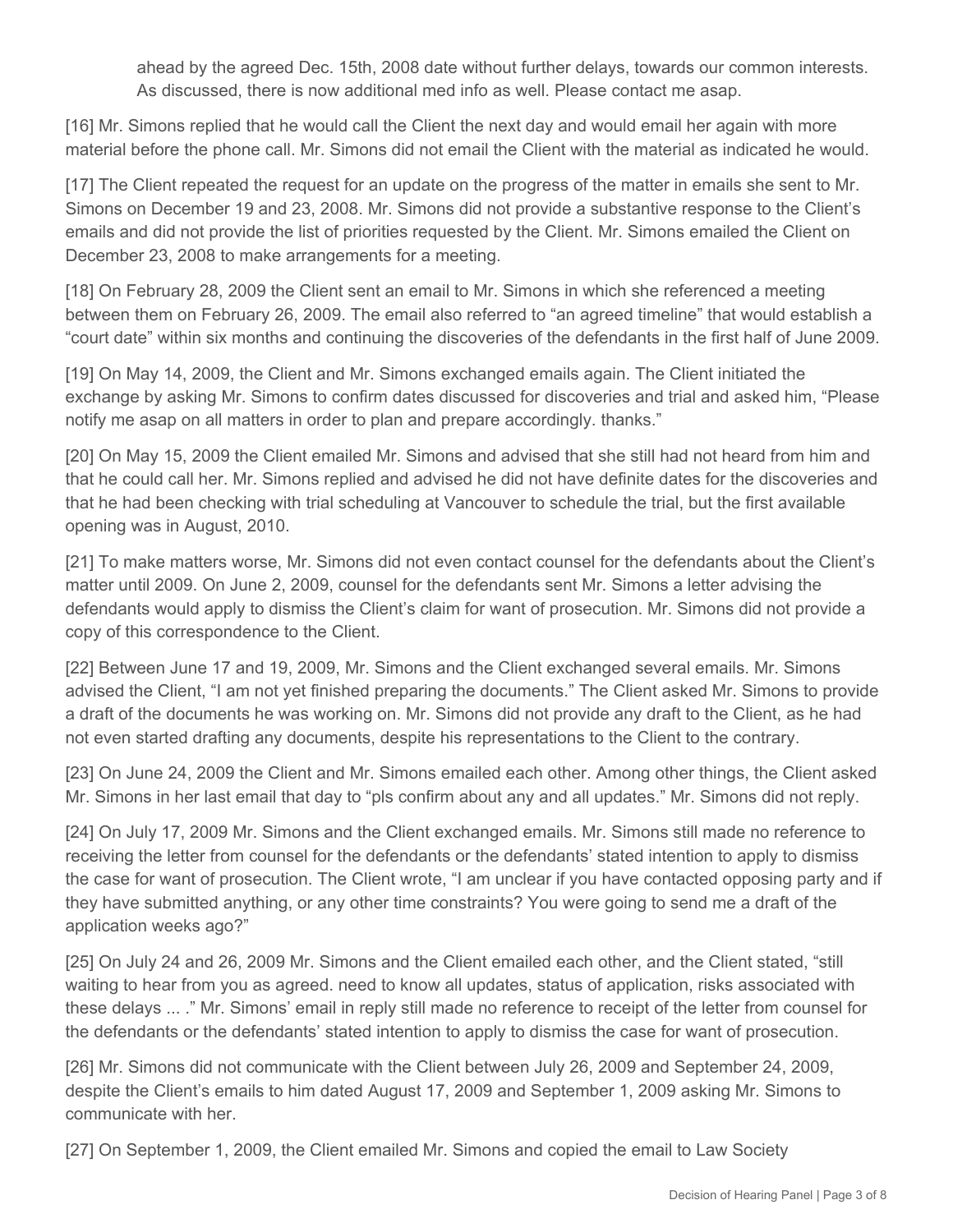Professional Conduct staff. The Client indicated she was seeking assistance from the Law Society in engaging Mr. Simons to communicate with her. On or about September 22, 2009, the Law Society contacted Mr. Simons to encourage him to contact the Client.

[28] On September 24, 2009, Mr. Simons and the Client exchanged email messages. The Client re-iterated her request for details regarding status of the case, and a "specific plan for action". On October 5, 2009, Mr. Simons and the Client exchanged email messages again. Mr. Simons told the Client he would be sending "further documents" via post. He did not.

[29] On October 7, 2009 the Client emailed Mr. Simons again seeking clarification of the status of the claim and his proposed plan of action. Mr. Simons did not reply.

[30] On October 9, 2009 Mr. Simons received the defendants' application to dismiss the Claim for want of prosecution. Mr. Simons did not forward a copy of the defendants' application to the Client.

[31] On October 11 and 26, 2009 the Client sent emails to Mr. Simons seeking updates, including the status of "the application begun in June" and the establishment of dates for discovery of the defendants. Mr. Simons did not reply.

[32] Mr. Simons wrote to counsel for the defendants on November 9, 2009 advising he intended to defend the application to dismiss the claim for want of prosecution, but Mr. Simons did not provide a copy of his letter to the Client.

[33] On November 4 and 28, 2009, the Client emailed Mr. Simons, and indicated she had not heard from him regarding the status of her claim since September, and asked him to contact her "ASAP". Mr. Simons did not respond.

[34] On December 16, 2009 the Client emailed Mr. Simons and asked, "when can we chat asap" and "pls also send an update on current events and status as requested by email." Mr. Simons did not respond.

[35] On January 4, 2010, counsel for the defendants wrote to Mr. Simons to confirm the defendants' application to dismiss the case for want of prosecution would be heard in Vancouver on February 12, 2010. Mr. Simons received the letter via email and did not provide a copy of it to the Client.

[36] On January 4, 2010 Mr. Simons met with the Client in Anacortes, Washington. Mr. Simons still made no mention or reference to the defendants' application to dismiss the case for want of prosecution. On February 9, 2010, Mr. Simons received the defendants' submissions via email. He did not forward the submissions to the Client or provide her with a copy of them.

[37] On February 10 and 11, 2010, the Client and Mr. Simons emailed each other. The Client's email to Mr. Simons said, "WE NEED TO TALK. pls confirm a telephone call thursday, feb 11, 2010 8 am or another suitable time asap. This is the 5th email request for communique." Mr. Simons replied that he would call "at 5:30 p.m. or sometime close to or later than that (end of the day)."

[38] Mr. Simons left a voice mail message for the Client at approximately 5:30 p.m. The message was convoluted. Mr. Simons told the Client he had reported himself to the professional liability insurer as he was not comfortable with defending the application, and that the insurer would be looking at the situation with him and that he awaited advice from the insurer about whether or not he could or should continue to act for the Client.

[39] On February 12, 2010, Mr. Simons appeared before the court, advising that he had contacted his insurer, wished to be removed from the record and requested an adjournment. However, the Honourable Madame Justice Loo made an order dismissing the Client's claim and awarded costs of the proceeding and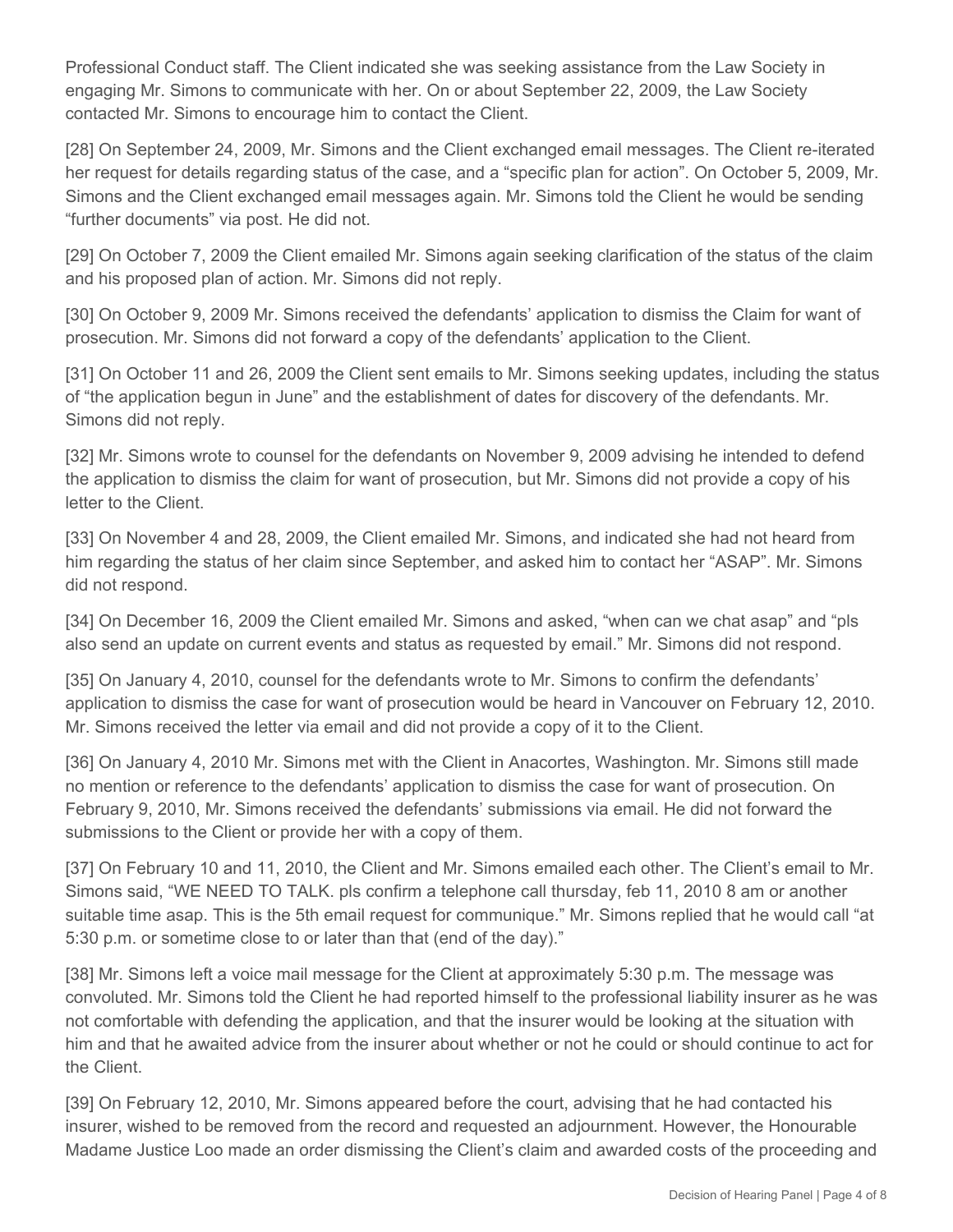the application to the defendants.

#### **DISCUSSION**

[40] The Law Society submitted, and the Respondent agreed, that the Respondent failed to keep the Client reasonably informed about the status and progress of the Court Action by failing to respond substantively or at all to 14 emails from the Client between February 2007 and December 2009.

[41] The Law Society submitted, and the Respondent agreed, that the Respondent failed to answer the Client's reasonable requests for information on approximately 20 occasions between February 2007 and December 2009.

[42] The Law Society submitted, and the Respondent agreed, that the Respondent failed to take action as described to the Client without explanation. This included not sending a chart of medical information to the Client until after a number of requests and failing to ever provide her with a list of priorities and contacts as promised.

[43] The Law Society submitted, and the Respondent agreed, that he had failed to answer communications requiring answers within a reasonable time. The Law Society set out, and the Respondent agreed, that a number of times the Respondent failed to do work promptly, or at all.

[44] And most seriously of all, the Law Society submitted, and the Respondent agreed, that he failed to disclose all relevant information to the Client and thus misled the Client. He represented to her that he was regularly calling counsel for the defendants to "get things moving" but in fact did not have contact with counsel for the defendants until 2009. The Respondent did not candidly advise her about the position of the Court Action and, even worse, did not advise her of the defendants' intentions to apply for dismissal of the case for want of prosecution.

## **Determination**

[45] We thank counsel for their preparation of the Agreed Statement of Facts, and the Respondent for his forthright admissions. We find the first two allegations contained in the citation to have been proven and find the Respondent has committed professional misconduct with respect to each allegation.

# Disciplinary Action

[46] The primary purpose of disciplinary proceedings is the fulfillment of the Law Society's mandate set out in Section 3 of the *Legal Profession Act* to uphold and protect the public interest in the administration of justice.

[47] Chapter 3, Rule 3 of the *Professional Conduct Handbook* requires:

3. A lawyer shall serve each client in a conscientious, diligent and efficient manner so as to provide a quality of service at least equal to that which would be expected of a competent lawyer in a similar situation. Without limiting the generality of the foregoing, the quality of service provided by a lawyer may be measured by the extent to which the lawyer:

- (a) keeps the client reasonably informed,
- (b) answers reasonable requests from the client for information,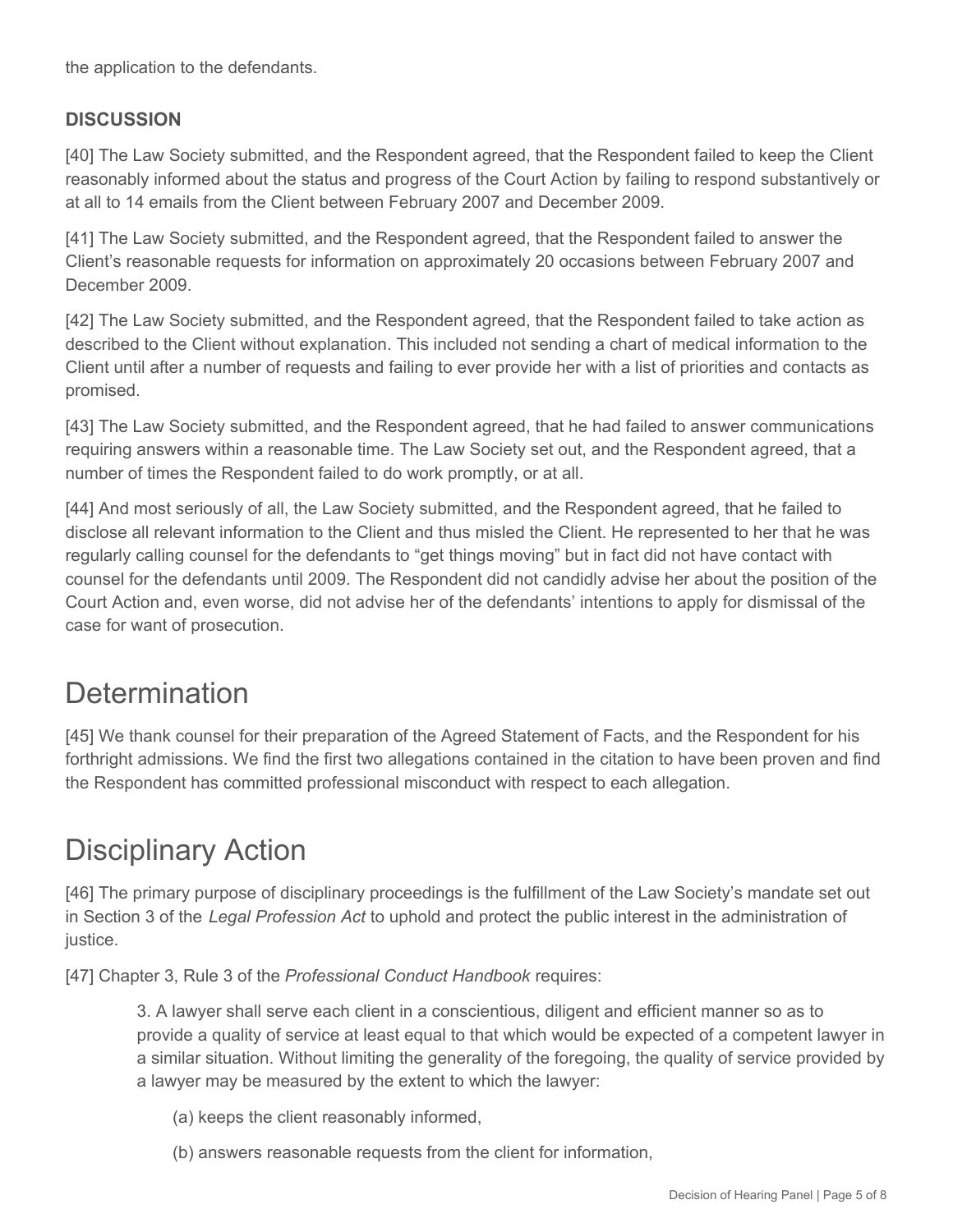(c) responds, when necessary, to the client's telephone calls,

(d) keeps appointments with the client,

(e) having informed the client that something will happen or that some step will be taken by a certain date, does not allow that date to pass without follow-up information or explanation,

(f) answers within a reasonable time a communication that requires a reply,

(g) does the work in hand in a prompt manner so that its value to the client is not diminished or lost,

(h) prepares documents and performs other legal tasks accurately,…

(k) discloses all relevant information to the client, and candidly advises the client about the position of a matter, whether such disclosure or advice might reveal neglect or error by the lawyer,

(l) makes a prompt and complete report when the work is finished or, if a final report cannot be made, makes an interim report where one might reasonably be expected,…

[48] In *Law Society of BC v. Epstein*, 2011 LSBC 12, the hearing panel articulated that failing to communicate with a client can constitute professional misconduct as it is a failure to provide the expected quality of service to the client, by saying (at paragraphs [20] and [21]):

The Respondent's misconduct consisted of a failure to serve his client competently in two particular respects: first, by failing, on two separate occasions, to perform accurately the same fairly elementary task of reading carefully the results of a title search and in the result failing in a timely way to advance his client's objectives and carry out her instructions; and second, by failing to respond in a timely way to her enquiries.

These cannot in our opinion be considered trivial departures from the standard of conduct expected in the circumstances. They are serious. Each represents a failure to do something quite elementary — to do necessary work carefully and to keep a client properly informed — not only in terms of the standard of practice but also from the point of view of the reasonable expectations of a client.

[49] The hearing panel in *Law Society of BC v. Strandberg*, [2001] LSBC 26, also considered the importance of honesty, both to clients and to the Law Society, and concluded that when a lawyer has been dishonest to a client, it "stings the most" because of the impact it has on the reputation of the profession.

[50] The Law Society has taken the position, and the Respondent has acknowledged, that the Respondent's misleading of the Client and failure to provide quality of service constitutes professional misconduct.

[51] Misleading a client is serious misconduct, particularly in this instance as the impact on the Client was considerable – the Court Action was dismissed, without notice to her, and she was then without counsel. In this case, the Respondent misled the Client about the status of the court action and the quality of service he had provided to her in respect of the Court Action. The Respondent's failure to take steps to conclude the Court Action is exacerbated by his failure to communicate effectively with the Client.

[52] The Panel does take into consideration that the Respondent's misconduct appears to have conveyed little or no benefit to the Respondent. His misleading statements to the Client eventually caught up with him. The Client had not provided the Respondent with retainer funds, or signed a retainer agreement with him. The Respondent did not invoice the Client for any services he provided to her. As such, the services the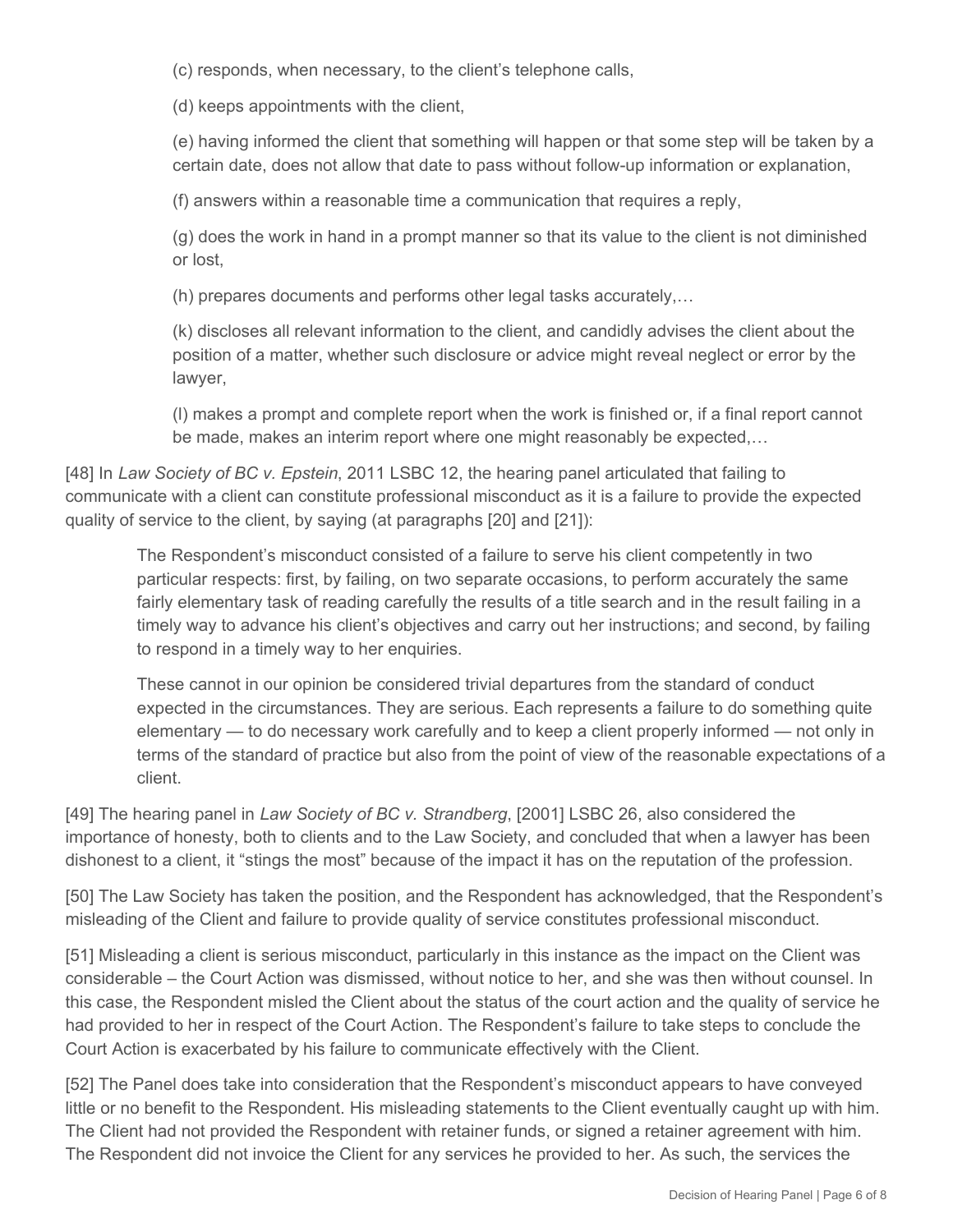Respondent did provide to the Client were provided without remuneration to the Respondent.

[53] This sad case has two victims. The Client obviously was abandoned in a vulnerable situation. The Respondent, who with good intentions of assisting his Client with her legal problems, was soon out of his depth. He had never handled a medical negligence case before. And, while he did seek assistance from more senior, experienced counsel, none of them could assist him or take over the case for him. He hung onto the case and, in fact became paralyzed by it, as demonstrated by his lack of communication, lack of action and, finally, actual concealment of the fact that the defendants were bringing a motion to dismiss the case for want of prosecution. The aftermath of his actions has left him a broken man who has all but left the practice of law, and now ekes out a living as a sessional instructor at a college. What little legal work he now performs involves giving independent legal advice to mortgagors.

[54] However, the continued independence of the legal profession and the need to preserve its self-regulation is of utmost importance. One of the characteristics of an independent Bar is that it is forthright and honest with clients, with the members of the public, and with other members of the profession. The profession demands that a clear and unequivocal message is delivered in respect to behaviour that would serve to erode the public's confidence in the integrity of the legal profession.

[55] As set out in the case of *Law Society of BC v. Cooper*, [1999] LSBC 39, where a lawyer has lied, except in the most exceptional circumstances, a suspension should follow.

[56] We therefore order that the Respondent be suspended for one month, beginning July 15, 2012.

## **COSTS**

[57] The Law Society is seeking costs of \$4,524 inclusive of disbursements and counsel time. Rule 5-9(1.2) gives the Benchers discretion to order costs in an amount different than that permitted by the tariff, and also explicitly includes the discretion to not order costs. Case law requires that the award of costs be "reasonable". In *Law Society of BC v. Racette*, 2006 LSBC 29, the following factors were set out to consider in determining what costs are reasonable at paragraphs [13] and [14]:

- (a) the seriousness of the offence;
- (b) the financial circumstances of the Respondent;
- (c) the total effect of the penalty, including possible fines and/or suspension; and
- (d) the extent to which the conduct of each of the parties has resulted in costs accumulating, or conversely, being saved.

[58] We find that, although the conduct here is serious, the Respondent cooperated with the Law Society and admitted the allegations in the citation. Given his precarious livelihood at this time – the impact of paying costs on top of a one-month suspension is too severe.

## **ORDER**

[59] The Panel orders as follows:

- 1. That the Respondent be suspended for one month, beginning July 15, 2012.
- 2. That no costs be payable to the Law Society.
- 3. The dates for serving the suspension may be altered by agreement of the parties.